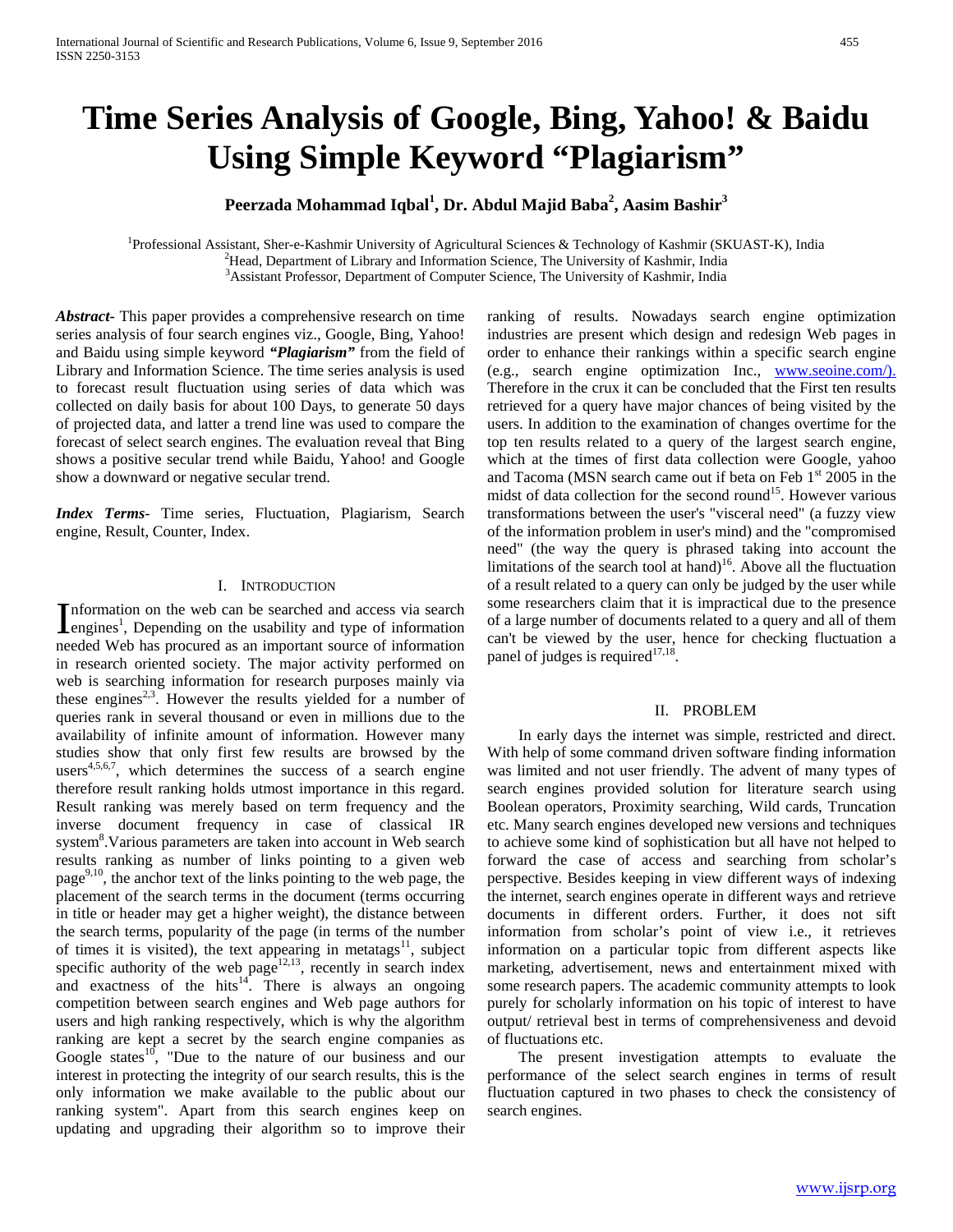## **Objectives**

The following objectives are laid down for the study:

- To select search engines.
- To select search term for the study.
- To collect data for 100 days.
- To compare trending by forecasting of time series analysis.

# **Method**

 A search engine is a website dedicated to find information on other websites. Before Google, there were hundreds of search engines on the internet but with the development of Google the number started decreasing to few hundreds. As certified by International Standard Organization there are only 230 search engines **(Promote3.com, 2016)**. These search engines are of various types like general search engine, robotic search engine, Meta search engine, directories and specialized search engines. Most users prefer robotic search engines as they allow the users to compose their own quires rather than simply follow pre specified search paths or hierarchy as in case of directories. Moreover, robotic search engines locate data in a similar way i.e., by the use of crawlers or worms. This distinguishing feature differentiates them form web directories like Yahoo!

 Where collections of links to retrieve URL's are created and maintained by subject experts or by means of some automated indexing process. However some of these services are also include a robot driven search engine facility. But this is not their primary purposes. This due to this feature Yahoo! Was included for the study.

 Meta search engine e.g., Dogpile etc don't have their own database. These access the database of many robotic search engines simultaneously. Thus these were excluded for the study. Still hundreds of robotic general search engines navigate the web, in order to limit the scope of study after preliminary study, following criteria was laid down for selection of general search engines:-

- a) Availability of automated indexing
- b) Global coverage to data.
- c) Quick response time.
- d) Availability of result counter.

 Following two general search engines were selected for the study for meeting all the criteria and being comprehensive in nature.

a) Google. b) Baidu.

 Since the study relates to the field of Library and Information Science but there is no specialized search engine in the subject so another specialized search engine which relates to the subject area i.e., Bing was taken for stydy. Thus the search engines undertaken for evaluation of study are:-

- a) Google (General)
- b) Bing (Specific)
- c) Yahoo! (Directory)
- d) Baidu (Country Specific General Search engine)

## III. SELECTION OF TERMS

 Selection of terms is not directly possible in development and multidimensional field like Library and Information Science. Therefore, classification schemes like DDC  $(18<sup>th</sup>)$  and DDC  $(22<sup>nd</sup>)$  were consulted to understand Broad/Narrow structure of Library and Information Science. It helped to get five terms/Fields i.e.,

- a) Information System.
- b) Digital Library.
- c) Library Automation.
- d) Library Services.
- e) Librarianship.

 These terms were then browsed in "LC list of subject Headings" which provided many other related terms (RT) and Narrow terms (NT). Further NT and RT attached to each other preferred or standard terms were also browsed which retrieve a large number of Library and Information Science terms. At first instance 140 Library and Information Science related terms were identified.

Some terms occurred more than once and duplication removed. It reduced the number to 100. Later terms were divided into three broad groups under:

- a) Application.
- b) b) Transformation
- c) c) Inter-relation.

 "Application" denotes utility of Library and Information science in various fields and about 50 terms came under this group. "Transformation" refers to a method of developing or manufacturing library services into practical market and 30 terms fall under this group. "Inter-relation" means transformation/dependence of one subject onto another and 20 terms came under this group.

Further each category is sub-divided into groups.

 "Application" into four i.e., "Reference service", "Informatics", "Information Retrieval" & "Information Sources". "Transformation" into two i.e., "Digitization" & "Consortia". "Inter-relation" into two i.e., "Library Network" & "Information System".

 The terms in each group were arranged alphabetically and each term was given a tag. Later 19% of the terms were selected from each group using "Systematic Sampling" (i.e., first item selected randomly and next item after specific intervals). It further reduced the number to 19. Finally the selected terms were classified into three groups under "Simple", "Compound" & "Complex Terms" **(Table:-1.0)**. This was done in order to investigate how search engines control and handle simple and phrased terms.

 "Simple Terms" containing a single word were submitted to the search engine in the natural form i.e., without punctuating marks. "Compound Terms" consisting of two words were submitted to the search engines in the form of phrases as suggested by respective search engines and "Complex Terms" composed of more than two words or phrases, were sent to the search engine with suitable Boolean operator "AND" & "OR" between the terms to perform special searches. From the simple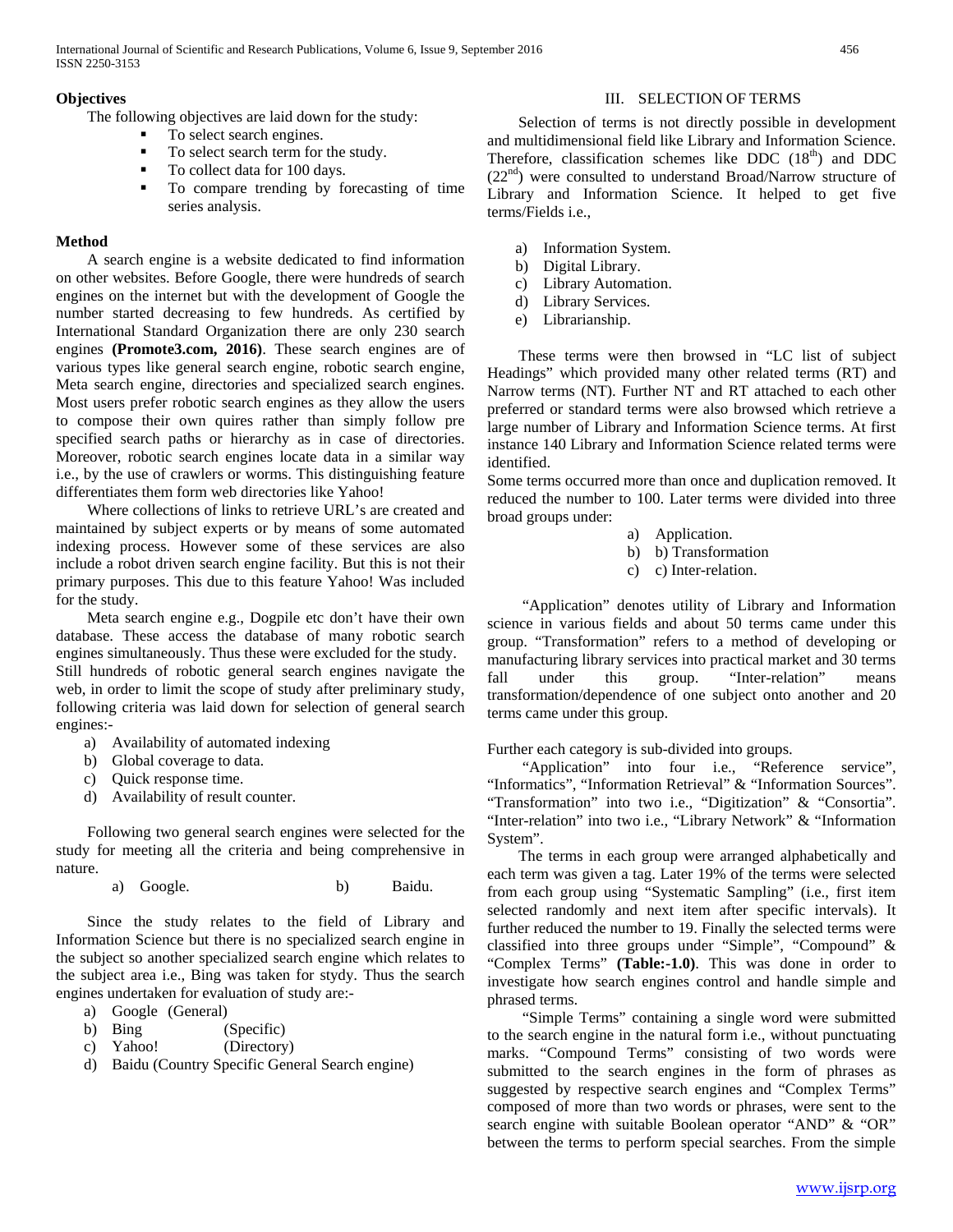terms the 6<sup>th</sup> term "*Plagiarism*" was taken for the study as the other keywords are already taken for other studies.

| S. No          | Simple terms | <b>Compound Terms</b>              | <b>Complex Terms</b>                 |
|----------------|--------------|------------------------------------|--------------------------------------|
|                | Catchwork    | <b>Bibliometric Classification</b> | Digital Library Open Source Software |
| 2              | Citation     | <b>Citation Analysis</b>           | <b>Health Information System</b>     |
| $\overline{3}$ | Dublincore   | Comparative Librarianship          | <b>Library Information System</b>    |
|                | Indexing     | <b>Digital Preservation</b>        | <b>Library Information Network</b>   |
|                | Manuscript   | <b>Electronic Repositories</b>     | Multimedia Information Retrieval     |
| -6             | Plagiarism   | <b>Library Automation</b>          |                                      |
| 7              | Reprints     | Semantic web                       |                                      |

# *Table 1.0:* Keywords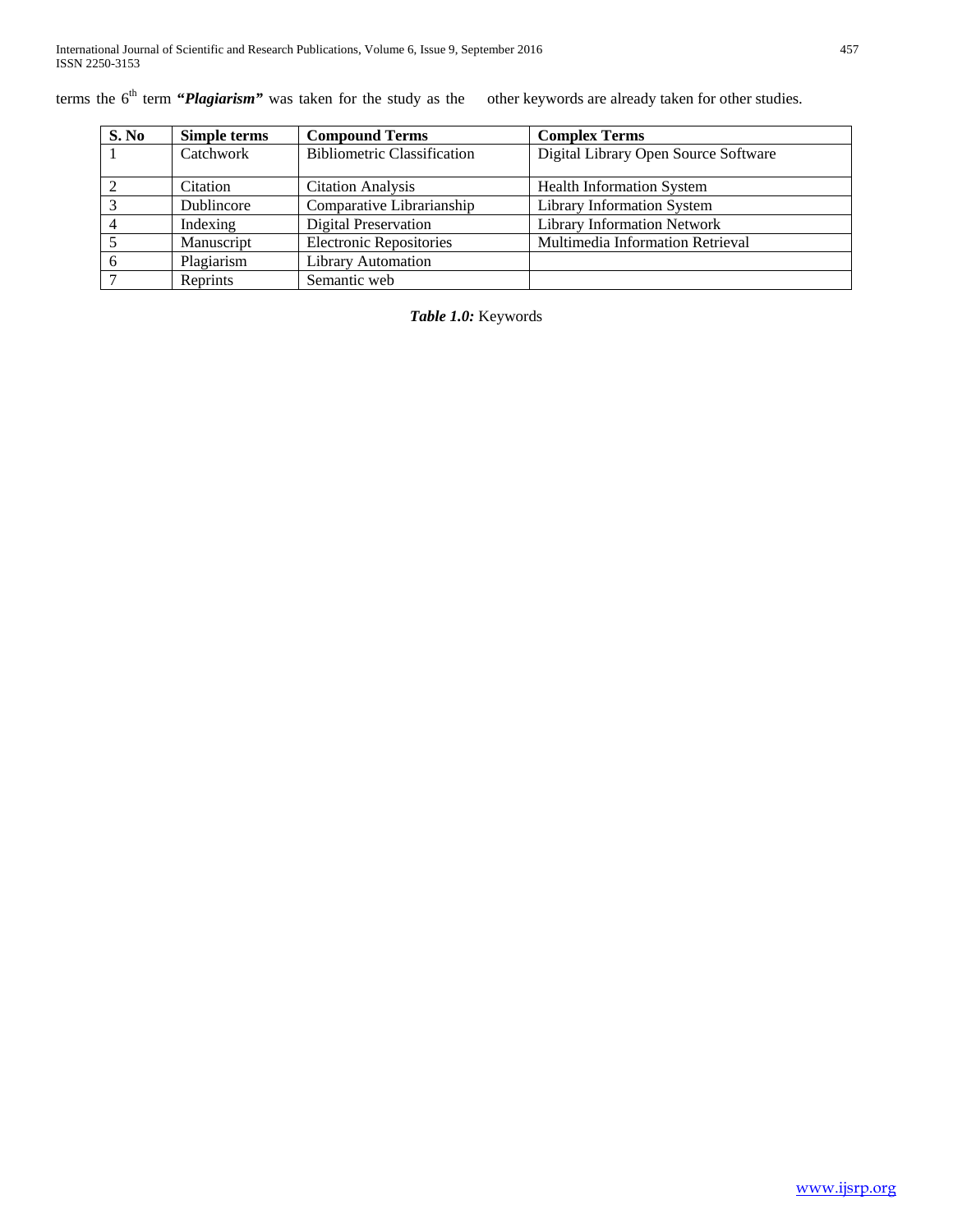International Journal of Scientific and Research Publications, Volume 6, Issue 9, September 2016 458 ISSN 2250-3153

## **Changes in Search Engine Results**

 The Result meter of a search engine displays total number of documents it has retrieved for a given query but when the same query is entered again the search engines displays a different result because information on the web keeps on changing as documents are added, removed or modified. These quantitative and qualitative changes are expressed as fluctuations. The quantitative changes are expressed as "Result Fluctuations" and the qualitative changes are expressed as "Document" and "Indexing Fluctuations". A fluctuation may show decrease or increase in number of documents. However, growth in size of the database is a continuous and usual routine of the search engines. Thus increase and decrease is taken into account here.

 A "Result Fluctuation" appears when a search engine show increase/decrease in total number of results for a query that is searched at two different intervals of time. In other words the total number of results retrieved for a query in second observation may be less as retrieved in the first observation. Thus result fluctuation appears when there is increase/decrease in the number of results for a query tested over time i.e., the number of results in succeeding observation may be more or less than the results of the preceding observation.

#### **Time Series Analysis**

 In forecasting there are numerous ways to project data based on prior collection. Time series analysis is a method of collecting data where data is collected in a series of time, a gap which may be based on daily, weekly, quarterly, monthly, yearly etc. The forecast is an estimate of a future event achieved by systematically combining and casting forward in predetermined way from the data about the past. Forecasts are possible only when a history of data exists. The study collected 100 days of time series data samples from four search engine out of seven as result-counter was available with Google, Bing, Yahoo and Baidu. The data collection was carried on  $15<sup>th</sup>$  May, 2016 and ended on  $18<sup>th</sup>$  of August, 2016 collecting 100 samples for keyword *"Plagiarism"* in four search engines **Table:- 1.1.**

For forecasting process few points were taken into consideration as:

- 1) Fluctuation of search results and sustainability
- 2) 100 days of data sampling were taken into consideration **(Table:- 1.1).**

3) As the data is seasonal, Trend Projection Method was taken into consideration.

- 4) Total results were taken from result search counter of search engine.
- 5) A forecast of 50 days was generated (**Table:-1.2**).
- 6) The results were evaluated on a scattered graph with regression line

 Many methods are used in Time-series forecasting but for the study trend project method was chosen as it fits a trend line to a series of historical data points and then projects the line into the future for medium- to long range forecasts. The research has described the trend component with a line visually to a set of points on a graph. The graph, however, is subject to slightly different interpretations. There are three types of trend projection viz.,

- 1) Positive Secular Trend or Upward Secular Trend:- it describes the data into a upward or raising trend line.
- 2) Negative Secular Trend or Downward Secular Trend:- it describes the data into lowering trend line
- 3) Neutral Secular Trend or Straight Secular Trend:- no changes the data is consistent.

 For the study 400 samples were taken into account to generate 200 results of projected data which are described in graphs.

The formula derived for the study is:-  $t_f=b_0 + b_1t$  $b_0$  and  $b_1$  can be derived as:

$$
\begin{array}{l} b_0=\overline{y}-b_1\overline{t} \\[2mm] b_1=\frac{n\Sigma t y_t-\Sigma t\Sigma y_t}{n\Sigma t^2-(\Sigma t)^2}\end{array}
$$

Where  $t = \text{days}$ 

$$
y_t
$$
 = Result of the search query

 The projected result **Table 1.2**, shows a vast fluctuation both in terms of positive Secular trend and negative secular trend. The estimate is given by a trending line.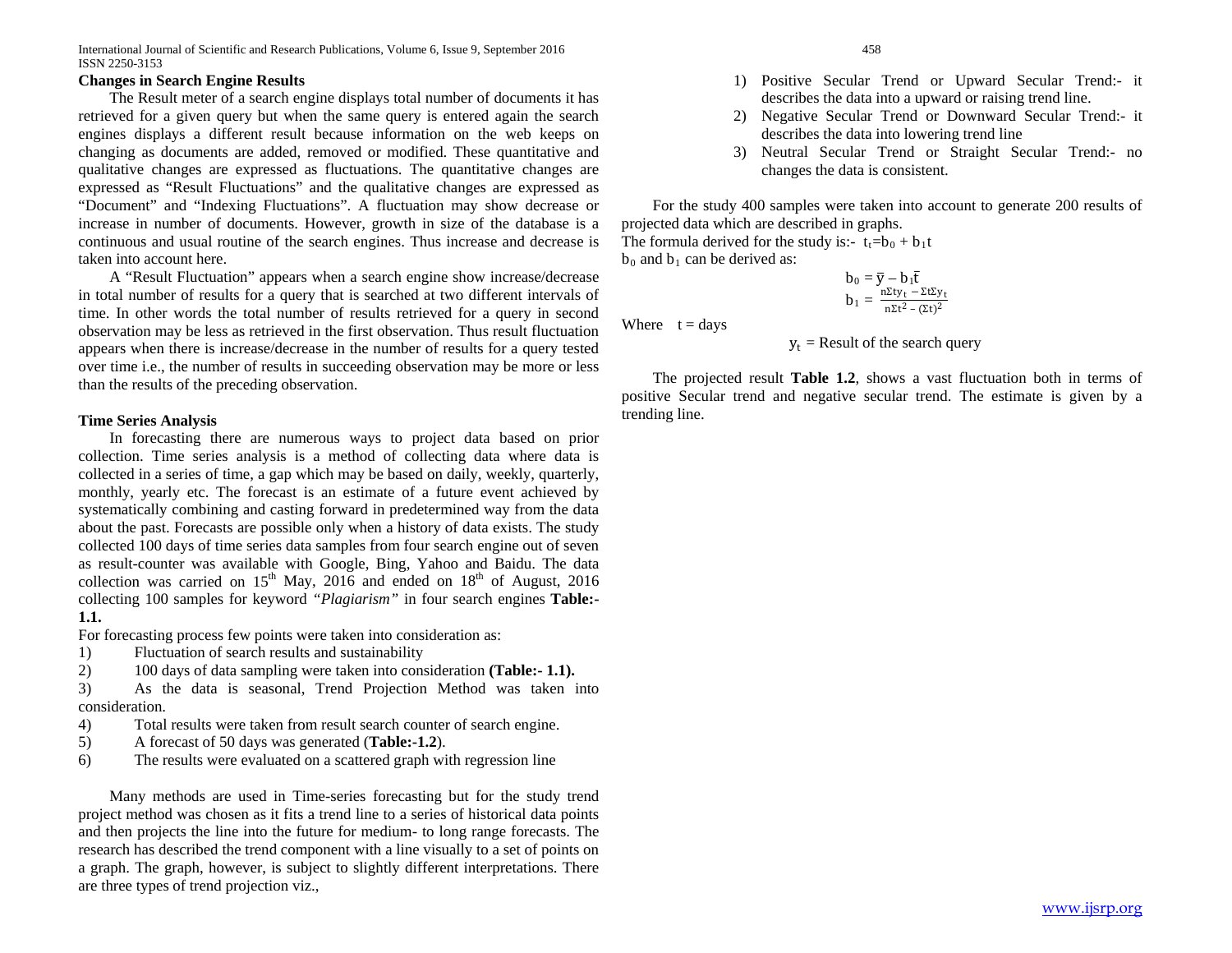| Table 1.1:- Time series data for forecasting of Select Search engines for the keyword "Plagiarism" |
|----------------------------------------------------------------------------------------------------|
|----------------------------------------------------------------------------------------------------|

|                | Google         |                         |                          | <b>Bing</b>    |                       |                | Yahoo!         |                       |                | <b>Baidu</b>   |                       |                  |
|----------------|----------------|-------------------------|--------------------------|----------------|-----------------------|----------------|----------------|-----------------------|----------------|----------------|-----------------------|------------------|
| <b>Days</b>    | Result $(Y_t)$ | Multiplication of       | <b>Square</b>            | Result $(Y_t)$ | <b>Multiplication</b> | <b>Square</b>  | Result $(Y_t)$ | <b>Multiplication</b> | <b>Square</b>  | Result $(Y_t)$ | <b>Multiplication</b> | Square           |
| (t)            |                | <b>Days and Results</b> | <b>of</b><br><b>Days</b> |                | of Days and           | of Days        |                | of Days and           | of Days        |                | of Days and           | of Days          |
|                |                | $(tY_t)$                | $(t)^2$                  |                | Results $(tY_t)$      | $(t)^2$        |                | Results $(tY_t)$      | $(t)^2$        |                | Results $(tY_t)$      | (t) <sup>2</sup> |
| 1              | 32900000       | 32900000                | $\mathbf{1}$             | 10900000       | 10900000              | $\mathbf{1}$   | 6140000        | 6140000               | $\mathbf{1}$   | 2220000        | 2220000               | $\mathbf{1}$     |
| $\overline{2}$ | 33100000       | 66200000                | $\overline{4}$           | 10600000       | 21200000              | $\overline{4}$ | 6100000        | 12200000              | $\overline{4}$ | 2160000        | 4320000               | $\overline{4}$   |
| 3              | 33100000       | 99300000                | 9                        | 10500000       | 31500000              | 9              | 6040000        | 18120000              | 9              | 2160000        | 6480000               | 9                |
| $\overline{4}$ | 33000000       | 132000000               | 16                       | 10500000       | 42000000              | 16             | 6030000        | 24120000              | 16             | 2230000        | 8920000               | 16               |
| 5              | 33100000       | 165500000               | 25                       | 10300000       | 51500000              | 25             | 6080000        | 30400000              | 25             | 2230000        | 11150000              | 25               |
| 6              | 33400000       | 200400000               | 36                       | 10200000       | 61200000              | 36             | 6170000        | 37020000              | 36             | 2180000        | 13080000              | 36               |
| $\overline{7}$ | 33300000       | 233100000               | 49                       | 10200000       | 71400000              | 49             | 6200000        | 43400000              | 49             | 2180000        | 15260000              | 49               |
| 8              | 33400000       | 267200000               | 64                       | 10100000       | 80800000              | 64             | 6200000        | 49600000              | 64             | 2180000        | 17440000              | 64               |
| 9              | 33500000       | 301500000               | 81                       | 10000000       | 90000000              | 81             | 6160000        | 55440000              | 81             | 2180000        | 19620000              | 81               |
| 10             | 33900000       | 339000000               | 100                      | 10300000       | 103000000             | 100            | 6180000        | 61800000              | 100            | 2170000        | 21700000              | 100              |
| 11             | 34000000       | 374000000               | 121                      | 10400000       | 114400000             | 121            | 6220000        | 68420000              | 121            | 2170000        | 23870000              | 121              |
| 12             | 34700000       | 416400000               | 144                      | 10400000       | 124800000             | 144            | 6560000        | 78720000              | 144            | 2160000        | 25920000              | 144              |
| 13             | 35000000       | 455000000               | 169                      | 10400000       | 135200000             | 169            | 6720000        | 87360000              | 169            | 2160000        | 28080000              | 169              |
| 14             | 35600000       | 498400000               | 196                      | 10400000       | 145600000             | 196            | 6960000        | 97440000              | 196            | 2160000        | 30240000              | 196              |
| 15             | 35400000       | 531000000               | 225                      | 10500000       | 157500000             | 225            | 6850000        | 102750000             | 225            | 2160000        | 32400000              | 225              |
| 16             | 36400000       | 582400000               | 256                      | 10500000       | 168000000             | 256            | 7410000        | 118560000             | 256            | 2180000        | 34880000              | 256              |
| 17             | 36400000       | 618800000               | 289                      | 10500000       | 178500000             | 289            | 7410000        | 125970000             | 289            | 2180000        | 37060000              | 289              |
| 18             | 36300000       | 653400000               | 324                      | 10300000       | 185400000             | 324            | 7220000        | 129960000             | 324            | 2230000        | 40140000              | 324              |
| 19             | 36400000       | 691600000               | 361                      | 10300000       | 195700000             | 361            | 7230000        | 137370000             | 361            | 2180000        | 41420000              | 361              |
| 20             | 36400000       | 728000000               | 400                      | 10500000       | 210000000             | 400            | 7410000        | 148200000             | 400            | 2180000        | 43600000              | 400              |
| 21             | 36300000       | 762300000               | 441                      | 10600000       | 222600000             | 441            | 7560000        | 158760000             | 441            | 2230000        | 46830000              | 441              |
| 22             | 37000000       | 814000000               | 484                      | 10600000       | 233200000             | 484            | 7640000        | 168080000             | 484            | 2270000        | 49940000              | 484              |
| 23             | 35000000       | 805000000               | 529                      | 10400000       | 239200000             | 529            | 6720000        | 154560000             | 529            | 2160000        | 49680000              | 529              |
| 24             | 35600000       | 854400000               | 576                      | 10400000       | 249600000             | 576            | 6960000        | 167040000             | 576            | 2160000        | 51840000              | 576              |
| 25             | 36800000       | 920000000               | 625                      | 10600000       | 265000000             | 625            | 7290000        | 182250000             | 625            | 2280000        | 57000000              | 625              |
| 26             | 36000000       | 936000000               | 676                      | 10500000       | 273000000             | 676            | 6700000        | 174200000             | 676            | 2260000        | 58760000              | 676              |
| 27             | 35900000       | 969300000               | 729                      | 10600000       | 286200000             | 729            | 6540000        | 176580000             | 729            | 2260000        | 61020000              | 729              |
| 28             | 35300000       | 988400000               | 784                      | 10700000       | 299600000             | 784            | 6390000        | 178920000             | 784            | 2280000        | 63840000              | 784              |
| 29             | 35200000       | 1020800000              | 841                      | 10700000       | 310300000             | 841            | 6310000        | 182990000             | 841            | 2280000        | 66120000              | 841              |
| 30             | 35200000       | 1056000000              | 900                      | 10700000       | 321000000             | 900            | 6190000        | 185700000             | 900            | 2200000        | 66000000              | 900              |
| 31             | 35000000       | 1085000000              | 961                      | 10700000       | 331700000             | 961            | 5990000        | 185690000             | 961            | 2270000        | 70370000              | 961              |
| 32             | 36000000       | 1152000000              | 1024                     | 10500000       | 336000000             | 1024           | 6700000        | 214400000             | 1024           | 2260000        | 72320000              | 1024             |
| 33             | 35900000       | 1184700000              | 1089                     | 10600000       | 349800000             | 1089           | 6540000        | 215820000             | 1089           | 2260000        | 74580000              | 1089             |
| 34             | 35300000       | 1200200000              | 1156                     | 10700000       | 363800000             | 1156           | 6390000        | 217260000             | 1156           | 2280000        | 77520000              | 1156             |
| 35             | 33000000       | 1155000000              | 1225                     | 10500000       | 367500000             | 1225           | 5930000        | 207550000             | 1225           | 2190000        | 76650000              | 1225             |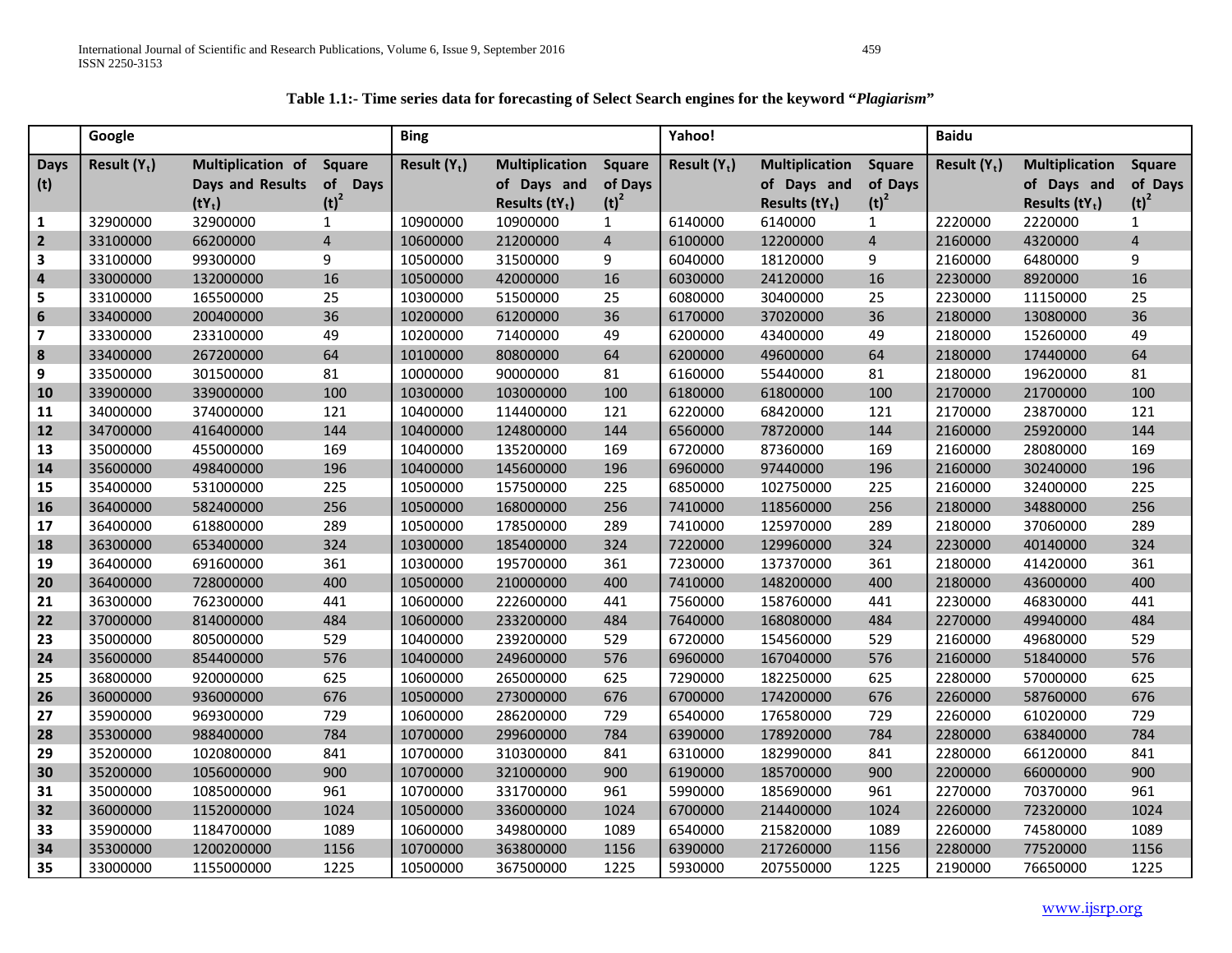International Journal of Scientific and Research Publications, Volume 6, Issue 9, September 2016<br>ISSN 2250-3153

| 36 | 33000000 | 1188000000 | 1296 | 10500000 | 378000000 | 1296 | 5830000 | 209880000 | 1296 | 2190000 | 78840000  | 1296 |
|----|----------|------------|------|----------|-----------|------|---------|-----------|------|---------|-----------|------|
| 37 | 32900000 | 1217300000 | 1369 | 10500000 | 388500000 | 1369 | 5830000 | 215710000 | 1369 | 2190000 | 81030000  | 1369 |
| 38 | 32900000 | 1250200000 | 1444 | 10500000 | 399000000 | 1444 | 5850000 | 222300000 | 1444 | 2130000 | 80940000  | 1444 |
| 39 | 33000000 | 1287000000 | 1521 | 10500000 | 409500000 | 1521 | 5860000 | 228540000 | 1521 | 2130000 | 83070000  | 1521 |
| 40 | 33000000 | 1320000000 | 1600 | 10600000 | 424000000 | 1600 | 5890000 | 235600000 | 1600 | 2130000 | 85200000  | 1600 |
| 41 | 33000000 | 1353000000 | 1681 | 10500000 | 430500000 | 1681 | 5930000 | 243130000 | 1681 | 2190000 | 89790000  | 1681 |
| 42 | 33000000 | 1386000000 | 1764 | 10500000 | 441000000 | 1764 | 5830000 | 244860000 | 1764 | 2190000 | 91980000  | 1764 |
| 43 | 32900000 | 1414700000 | 1849 | 10500000 | 451500000 | 1849 | 5830000 | 250690000 | 1849 | 2190000 | 94170000  | 1849 |
| 44 | 33700000 | 1482800000 | 1936 | 10500000 | 462000000 | 1936 | 5970000 | 262680000 | 1936 | 2220000 | 97680000  | 1936 |
| 45 | 33500000 | 1507500000 | 2025 | 10400000 | 468000000 | 2025 | 5960000 | 268200000 | 2025 | 2140000 | 96300000  | 2025 |
| 46 | 33500000 | 1541000000 | 2116 | 10400000 | 478400000 | 2116 | 5940000 | 273240000 | 2116 | 2140000 | 98440000  | 2116 |
| 47 | 33500000 | 1574500000 | 2209 | 10400000 | 488800000 | 2209 | 5960000 | 280120000 | 2209 | 2140000 | 100580000 | 2209 |
| 48 | 33200000 | 1593600000 | 2304 | 10500000 | 504000000 | 2304 | 5890000 | 282720000 | 2304 | 2150000 | 103200000 | 2304 |
| 49 | 33000000 | 1617000000 | 2401 | 10600000 | 519400000 | 2401 | 5870000 | 287630000 | 2401 | 2150000 | 105350000 | 2401 |
| 50 | 32900000 | 1645000000 | 2500 | 10600000 | 530000000 | 2500 | 5850000 | 292500000 | 2500 | 2090000 | 104500000 | 2500 |
| 51 | 32800000 | 1672800000 | 2601 | 10600000 | 540600000 | 2601 | 5880000 | 299880000 | 2601 | 2090000 | 106590000 | 2601 |
| 52 | 32600000 | 1695200000 | 2704 | 10800000 | 561600000 | 2704 | 6000000 | 312000000 | 2704 | 2100000 | 109200000 | 2704 |
| 53 | 32800000 | 1738400000 | 2809 | 10600000 | 561800000 | 2809 | 5880000 | 311640000 | 2809 | 2090000 | 110770000 | 2809 |
| 54 | 32200000 | 1738800000 | 2916 | 10900000 | 588600000 | 2916 | 5910000 | 319140000 | 2916 | 2050000 | 110700000 | 2916 |
| 55 | 32000000 | 1760000000 | 3025 | 10900000 | 599500000 | 3025 | 5920000 | 325600000 | 3025 | 2050000 | 112750000 | 3025 |
| 56 | 32100000 | 1797600000 | 3136 | 10900000 | 610400000 | 3136 | 6010000 | 336560000 | 3136 | 2030000 | 113680000 | 3136 |
| 57 | 32100000 | 1829700000 | 3249 | 10900000 | 621300000 | 3249 | 6090000 | 347130000 | 3249 | 2030000 | 115710000 | 3249 |
| 58 | 31700000 | 1838600000 | 3364 | 11100000 | 643800000 | 3364 | 6120000 | 354960000 | 3364 | 2030000 | 117740000 | 3364 |
| 59 | 31400000 | 1852600000 | 3481 | 10800000 | 637200000 | 3481 | 6060000 | 357540000 | 3481 | 2070000 | 122130000 | 3481 |
| 60 | 31200000 | 1872000000 | 3600 | 10800000 | 648000000 | 3600 | 6050000 | 363000000 | 3600 | 2070000 | 124200000 | 3600 |
| 61 | 30900000 | 1884900000 | 3721 | 10800000 | 658800000 | 3721 | 5980000 | 364780000 | 3721 | 2070000 | 126270000 | 3721 |
| 62 | 30500000 | 1891000000 | 3844 | 10800000 | 669600000 | 3844 | 5940000 | 368280000 | 3844 | 2200000 | 136400000 | 3844 |
| 63 | 30300000 | 1908900000 | 3969 | 10800000 | 680400000 | 3969 | 5990000 | 377370000 | 3969 | 2200000 | 138600000 | 3969 |
| 64 | 30100000 | 1926400000 | 4096 | 10900000 | 697600000 | 4096 | 4790000 | 306560000 | 4096 | 2120000 | 135680000 | 4096 |
| 65 | 29800000 | 1937000000 | 4225 | 10900000 | 708500000 | 4225 | 4790000 | 311350000 | 4225 | 2120000 | 137800000 | 4225 |
| 66 | 29500000 | 1947000000 | 4356 | 10900000 | 719400000 | 4356 | 4790000 | 316140000 | 4356 | 2190000 | 144540000 | 4356 |
| 67 | 29400000 | 1969800000 | 4489 | 10700000 | 716900000 | 4489 | 4790000 | 320930000 | 4489 | 2190000 | 146730000 | 4489 |
| 68 | 28600000 | 1944800000 | 4624 | 10700000 | 727600000 | 4624 | 4710000 | 320280000 | 4624 | 2130000 | 144840000 | 4624 |
| 69 | 28600000 | 1973400000 | 4761 | 10700000 | 738300000 | 4761 | 4710000 | 324990000 | 4761 | 2130000 | 146970000 | 4761 |
| 70 | 28400000 | 1988000000 | 4900 | 11100000 | 777000000 | 4900 | 4710000 | 329700000 | 4900 | 1940000 | 135800000 | 4900 |
| 71 | 28600000 | 2030600000 | 5041 | 11100000 | 788100000 | 5041 | 4810000 | 341510000 | 5041 | 1940000 | 137740000 | 5041 |
| 72 | 29000000 | 2088000000 | 5184 | 11100000 | 799200000 | 5184 | 5180000 | 372960000 | 5184 | 1980000 | 142560000 | 5184 |
| 73 | 28900000 | 2109700000 | 5329 | 11100000 | 810300000 | 5329 | 5110000 | 373030000 | 5329 | 1980000 | 144540000 | 5329 |
| 74 | 29000000 | 2146000000 | 5476 | 11100000 | 821400000 | 5476 | 5070000 | 375180000 | 5476 | 1980000 | 146520000 | 5476 |
| 75 | 28800000 | 2160000000 | 5625 | 11400000 | 855000000 | 5625 | 5050000 | 378750000 | 5625 | 1980000 | 148500000 | 5625 |
| 76 | 28900000 | 2196400000 | 5776 | 11600000 | 881600000 | 5776 | 5040000 | 383040000 | 5776 | 2080000 | 158080000 | 5776 |
| 77 | 29100000 | 2240700000 | 5929 | 11600000 | 893200000 | 5929 | 5180000 | 398860000 | 5929 | 2080000 | 160160000 | 5929 |
| 78 | 29000000 | 2262000000 | 6084 | 11500000 | 897000000 | 6084 | 5180000 | 404040000 | 6084 | 1990000 | 155220000 | 6084 |

www.ijsrp.org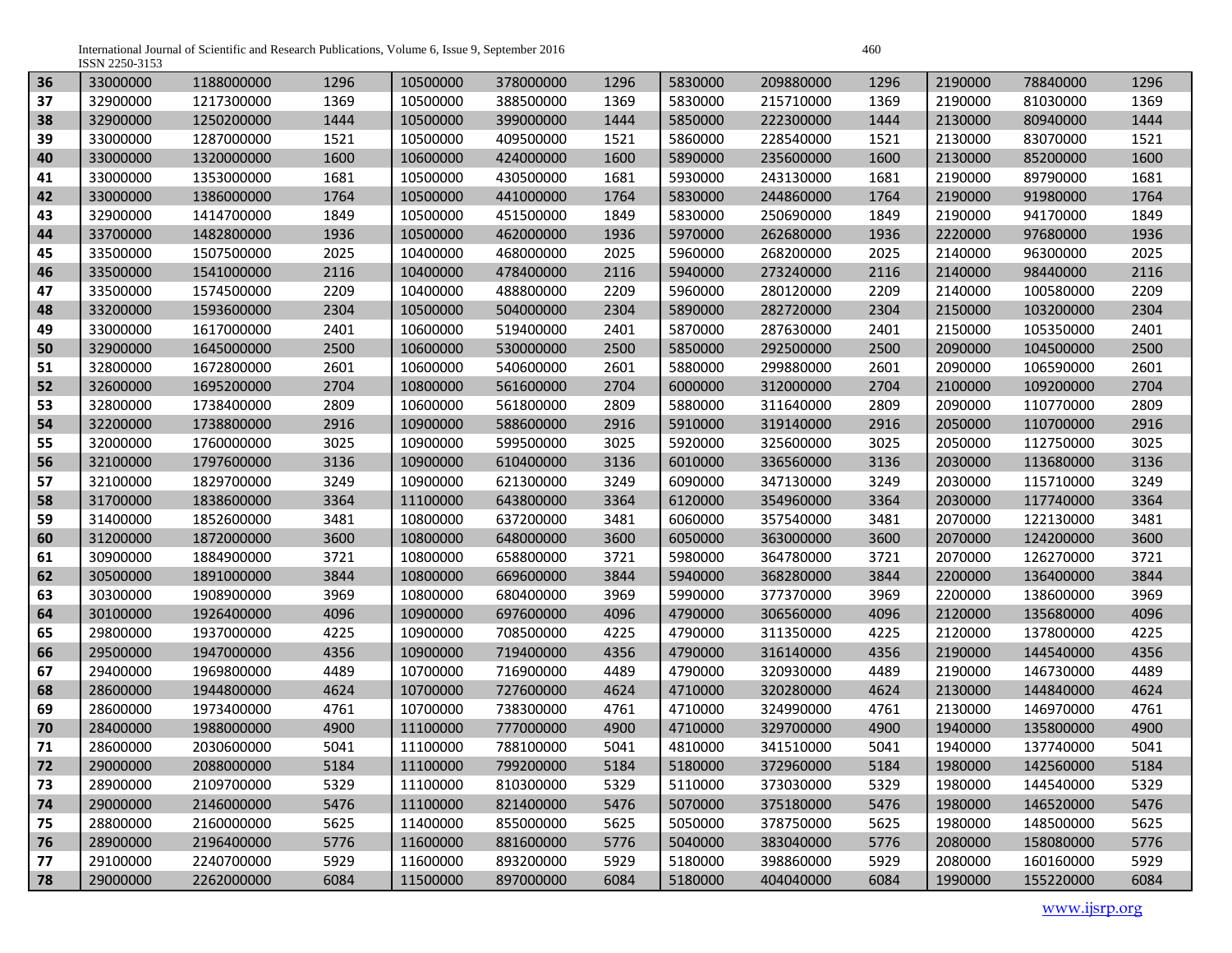International Journal of Scientific and Research Publications, Volume 6, Issue 9, September 2016 ISSN 2250-3153

| 79                          | 28700000      | 2267300000               | 6241          | 11500000      | 908500000                | 6241          | 6650000       | 525350000                | 6241          | 1990000       | 157210000                | 6241          |
|-----------------------------|---------------|--------------------------|---------------|---------------|--------------------------|---------------|---------------|--------------------------|---------------|---------------|--------------------------|---------------|
| 80                          | 29000000      | 2320000000               | 6400          | 11500000      | 920000000                | 6400          | 6650000       | 532000000                | 6400          | 1990000       | 159200000                | 6400          |
| 81                          | 28700000      | 2324700000               | 6561          | 11500000      | 931500000                | 6561          | 6410000       | 519210000                | 6561          | 1980000       | 160380000                | 6561          |
| 82                          | 28000000      | 2296000000               | 6724          | 11400000      | 934800000                | 6724          | 4880000       | 400160000                | 6724          | 1950000       | 159900000                | 6724          |
| 83                          | 29000000      | 2407000000               | 6889          | 11500000      | 954500000                | 6889          | 4880000       | 405040000                | 6889          | 1990000       | 165170000                | 6889          |
| 84                          | 28700000      | 2410800000               | 7056          | 11500000      | 966000000                | 7056          | 6410000       | 538440000                | 7056          | 1980000       | 166320000                | 7056          |
| 85                          | 27400000      | 2329000000               | 7225          | 11000000      | 935000000                | 7225          | 5140000       | 436900000                | 7225          | 1960000       | 166600000                | 7225          |
| 86                          | 27200000      | 2339200000               | 7396          | 10700000      | 920200000                | 7396          | 5070000       | 436020000                | 7396          | 1930000       | 165980000                | 7396          |
| 87                          | 27100000      | 2357700000               | 7569          | 10700000      | 930900000                | 7569          | 5070000       | 441090000                | 7569          | 1930000       | 167910000                | 7569          |
| 88                          | 26900000      | 2367200000               | 7744          | 10700000      | 941600000                | 7744          | 4980000       | 438240000                | 7744          | 1920000       | 168960000                | 7744          |
| 89                          | 26600000      | 2367400000               | 7921          | 10700000      | 952300000                | 7921          | 4980000       | 443220000                | 7921          | 1920000       | 170880000                | 7921          |
| 90                          | 26400000      | 2376000000               | 8100          | 10800000      | 972000000                | 8100          | 4930000       | 443700000                | 8100          | 1770000       | 159300000                | 8100          |
| 91                          | 26200000      | 2384200000               | 8281          | 10800000      | 982800000                | 8281          | 4910000       | 446810000                | 8281          | 1770000       | 161070000                | 8281          |
| 92                          | 25900000      | 2382800000               | 8464          | 10900000      | 1002800000               | 8464          | 4920000       | 452640000                | 8464          | 1780000       | 163760000                | 8464          |
| 93                          | 26000000      | 2418000000               | 8649          | 10900000      | 1013700000               | 8649          | 4930000       | 458490000                | 8649          | 1780000       | 165540000                | 8649          |
| 94                          | 25900000      | 2434600000               | 8836          | 10900000      | 1024600000               | 8836          | 4920000       | 462480000                | 8836          | 1780000       | 167320000                | 8836          |
| 95                          | 26100000      | 2479500000               | 9025          | 10900000      | 1035500000               | 9025          | 5060000       | 480700000                | 9025          | 1740000       | 165300000                | 9025          |
| 96                          | 25900000      | 2486400000               | 9216          | 10900000      | 1046400000               | 9216          | 5290000       | 507840000                | 9216          | 2040000       | 195840000                | 9216          |
| 97                          | 31900000      | 3094300000               | 9409          | 11100000      | 1076700000               | 9409          | 5290000       | 513130000                | 9409          | 2010000       | 194970000                | 9409          |
| 98                          | 35800000      | 3508400000               | 9604          | 11200000      | 1097600000               | 9604          | 5290000       | 518420000                | 9604          | 2010000       | 196980000                | 9604          |
| 99                          | 38200000      | 3781800000               | 9801          | 11300000      | 1118700000               | 9801          | 5290000       | 523710000                | 9801          | 2010000       | 198990000                | 9801          |
| 100                         | 37000000      | 3700000000               | 10000         | 11200000      | 1120000000               | 10000         | 5290000       | 529000000                | 10000         | 2040000       | 204000000                | 10000         |
|                             |               |                          |               |               |                          |               |               |                          |               |               |                          |               |
| $\mathsf{\Sigma}\mathsf{t}$ | $\Sigma(Y_t)$ | $\Sigma$ tY <sub>t</sub> | $\Sigma(t)^2$ | $\Sigma(Y_t)$ | $\Sigma$ tY <sub>t</sub> | $\Sigma(t)^2$ | $\Sigma(Y_t)$ | $\Sigma$ tY <sub>t</sub> | $\Sigma(t)^2$ | $\Sigma(Y_t)$ | $\Sigma$ tY <sub>t</sub> | $\Sigma(t)^2$ |
| 5050                        | 3200700000    | 154899400000             | 338350        | 1074800000    | 55038500000              | 338350        | 588410000     | 28148380000              | 338350        | 209840000     | 10303340000              | 338350        |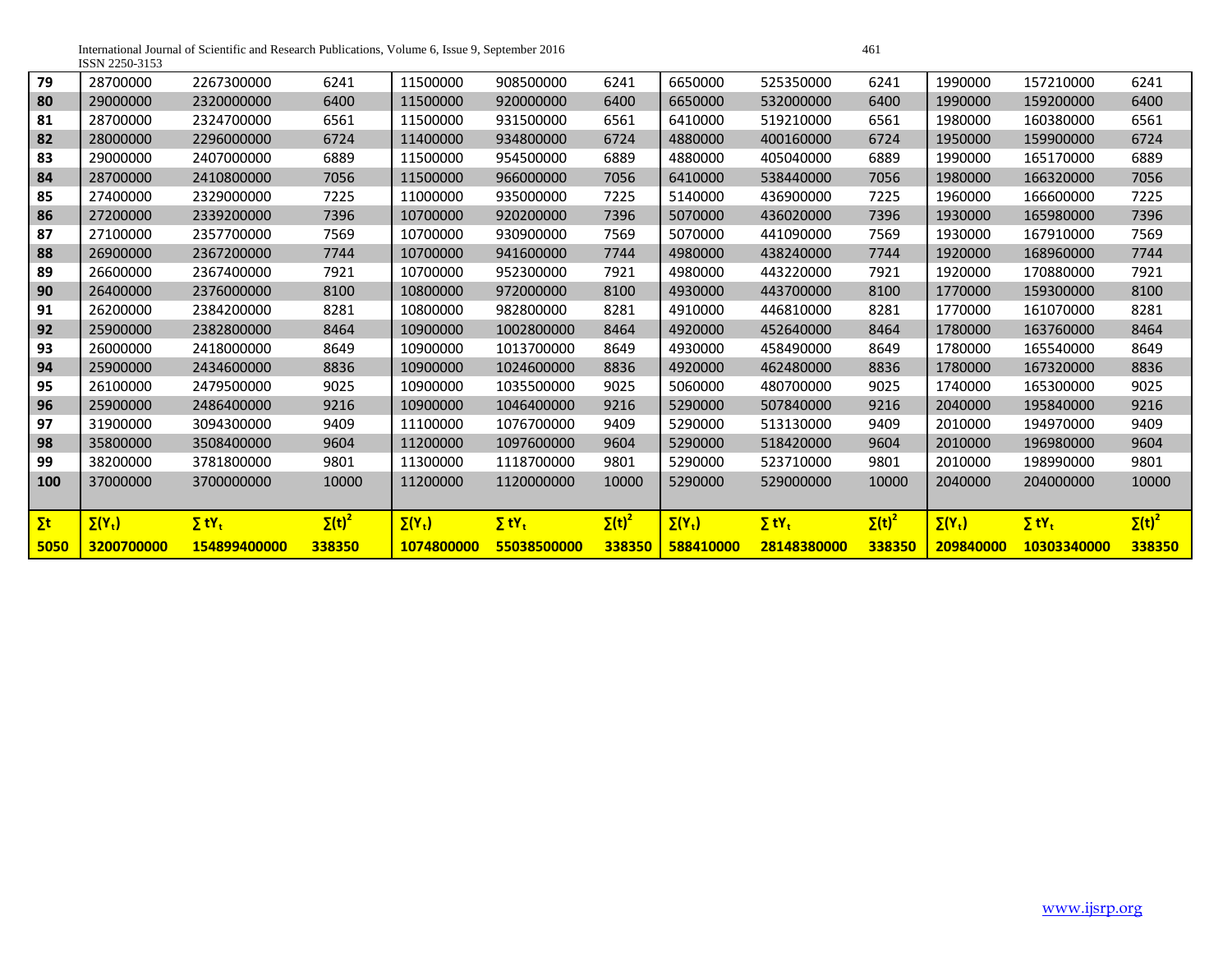# **Table 1.2:- Projected data using trend projection method for 50 days for the keyword "***Plagiarism***"**

| <b>Days</b>             | Google               | <b>Bing</b>          | Yahoo!             | <b>Baidu</b>       |
|-------------------------|----------------------|----------------------|--------------------|--------------------|
| 1                       | 27924606             | 11209273             | 4934812            | 1920473            |
| $\overline{2}$          | 27696988             | 11240356             | 4882907            | 1912306            |
| $\overline{\mathbf{3}}$ | 27463725             | 11266712             | 4827933            | 1902619            |
| 4                       | 27220509             | 11291913             | 4769199            | 1892546            |
| 5                       | 26964546             | 11317973             | 4707531            | 1883683            |
| 6                       | 26699698             | 11340204             | 4644174            | 1874597            |
| 7                       | 26430602             | 11360362             | 4580127            | 1864070            |
| 8                       | 26147815             | 11380578             | 4514073            | 1853158            |
| 9                       | 25855514             | 11398290             | 4445222            | 1841843            |
| 10                      | 25553466             | 11413111             | 4372390            | 1830106            |
| 11                      | 25249429             | 11435293             | 4296883            | 1817662            |
| 12                      | 24936113             | 11460456             | 4219157            | 1804724            |
| 13                      | 24630051             | 11486192             | 4147561            | 1790990            |
| 14                      | 24321996             | 11512517             | 4078129            | 1776680            |
| 15                      | 24021400             | 11539448             | 4013718            | 1761765            |
| 16                      | 23706499             | 11569970             | 3944828            | 1746216            |
| 17                      | 23412535             | 11601479             | 3891295            | 1730604            |
| 18                      | 23112382             | 11634018             | 3838084            | 1714362            |
| 19                      | 22802747             | 11661326             | 3779298            | 1699034            |
| 20                      | 22489487             | 11689020             | 3720648            | 1681587            |
| 21                      | 22169592             | 11723644             | 3667796            | 1663419            |
| 22                      | 21839581             | 11762740             | 3620601            | 1646161            |
| 23                      | 21526009             | 11803408             | 3577472            | 1629656            |
| 24                      | 21138586             | 11838819             | 3504399            | 1608877            |
| 25                      | 20759544             | 11875170             | 3438141            | 1587167            |
| 26                      | 20412576             | 11919644             | 3382995            | 1568767            |
| 27                      | 20030210             | 11962309             | 3307091            | 1549100            |
| 28                      | 19634424             | 12010175             | 3223635            | 1528787            |
| 29                      | 19205635             | 12063797             | 3132188            | 1508553            |
| 30                      | 18759625             | 12119954             | 3034596            | 1487703            |
| 31                      | 18299212             | 12178791             | 2928770            | 1463107            |
| 32                      | 17815895             | 12240458             | 2810778            | 1440245            |
| 33                      | 17355986             | 12297118             | 2715769            | 1416220            |
| 34                      | 16879259             | 12360087             | 2611807            | 1391353            |
| 35                      | 16364113             | 12430007             | 2498380            | 1366429            |
| 36<br>37                | 15735724<br>15078424 | 12495027<br>12562752 | 2361579<br>2213982 | 1336911<br>1306094 |
| 38                      | 14386259             | 12633327             | 2058958            | 1273903            |
| 39                      | 13661271             | 12706908             | 1896934            | 1237645            |
| 40                      | 12905962             | 12783660             | 1727103            | 1199551            |
| 41                      | 12114366             | 12868245             | 1549919            | 1159511            |
| 42                      | 11284328             | 12952341             | 1365475            | 1120133            |
| 43                      | 10413541             | 13040207             | 1167000            | 1078877            |
| 44                      | 9494874              | 13132061             | 957984             | 1035633            |
| 45                      | 8567625              | 13228136             | 744378             | 991698             |
| 46                      | 7585942              | 13323891             | 519144             | 941861             |
| 47                      | 6555554              | 13423821             | 281034             | 889382             |
| 48                      | 5473448              | 13528168             | 31124              | 834090             |
| 49                      | 4321488              | 13642157             | $-235752$          | 776303             |
| 50                      | 3099306              | 13766709             | $-518406$          | 715387             |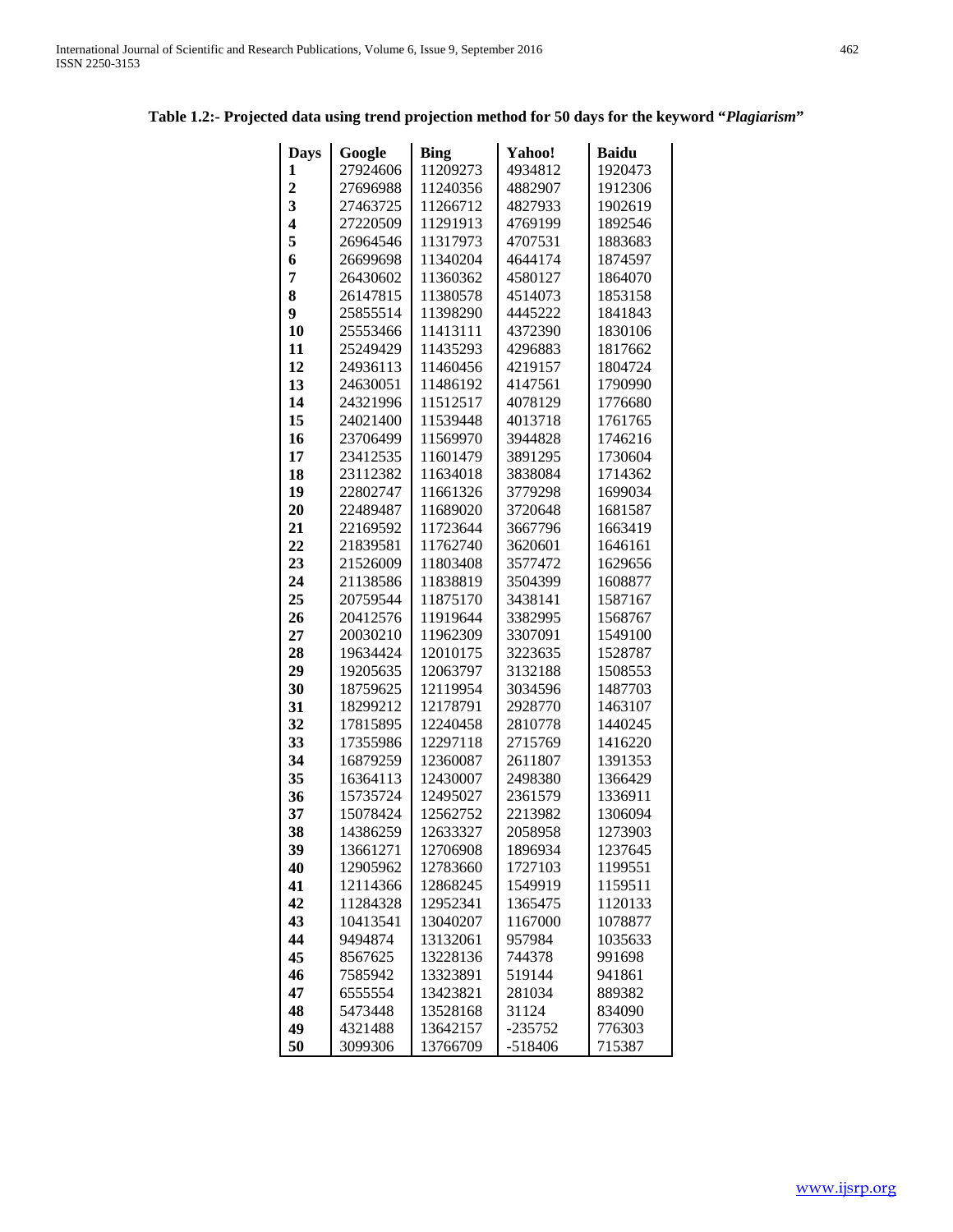

**Fig 1.3:- Negative Secular Trend of Google for the keyword "***Plagiarism***"**



**Fig 1.4:- Negative Secular Trend of Bing for the keyword "***Plagiarism***"**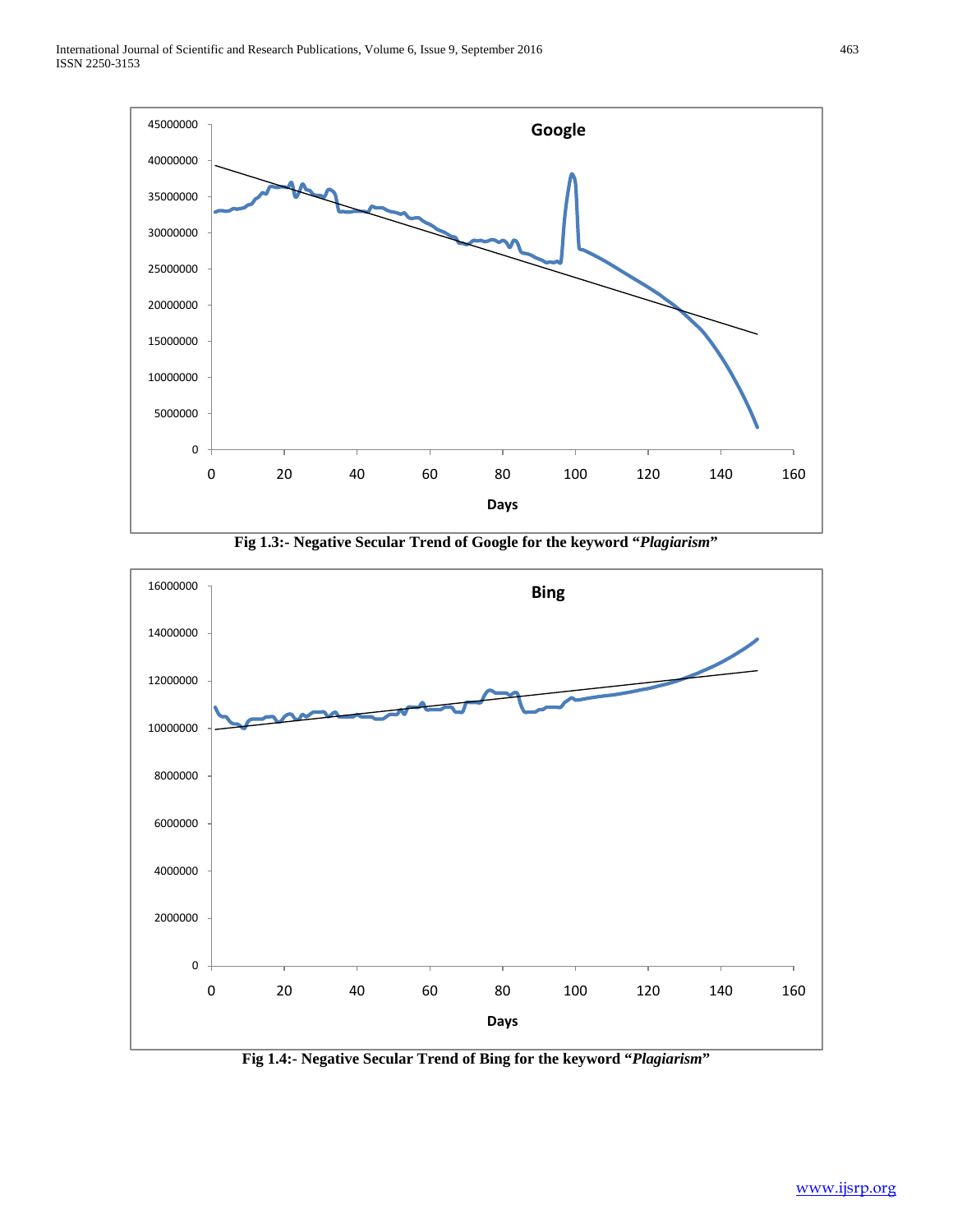

**Fig 1.5:- Straight Secular Trend of Yahoo! for the keyword "***Plagiarism***"**



**Fig 1.6:- Positive Secular Trend of Baidu for the keyword "***Plagiarism***"**

# IV. CONCLUSION

 The forecasting of the select search engines reveal that Bing shows a positive forecasting towards its database growth.

The projected data reveal an upward trending securing a better growth in database. While Google, Baidu, and Yahoo! shows a negative secular trend in forecasting and the trending line show a downward projection resulting in loss of database, the results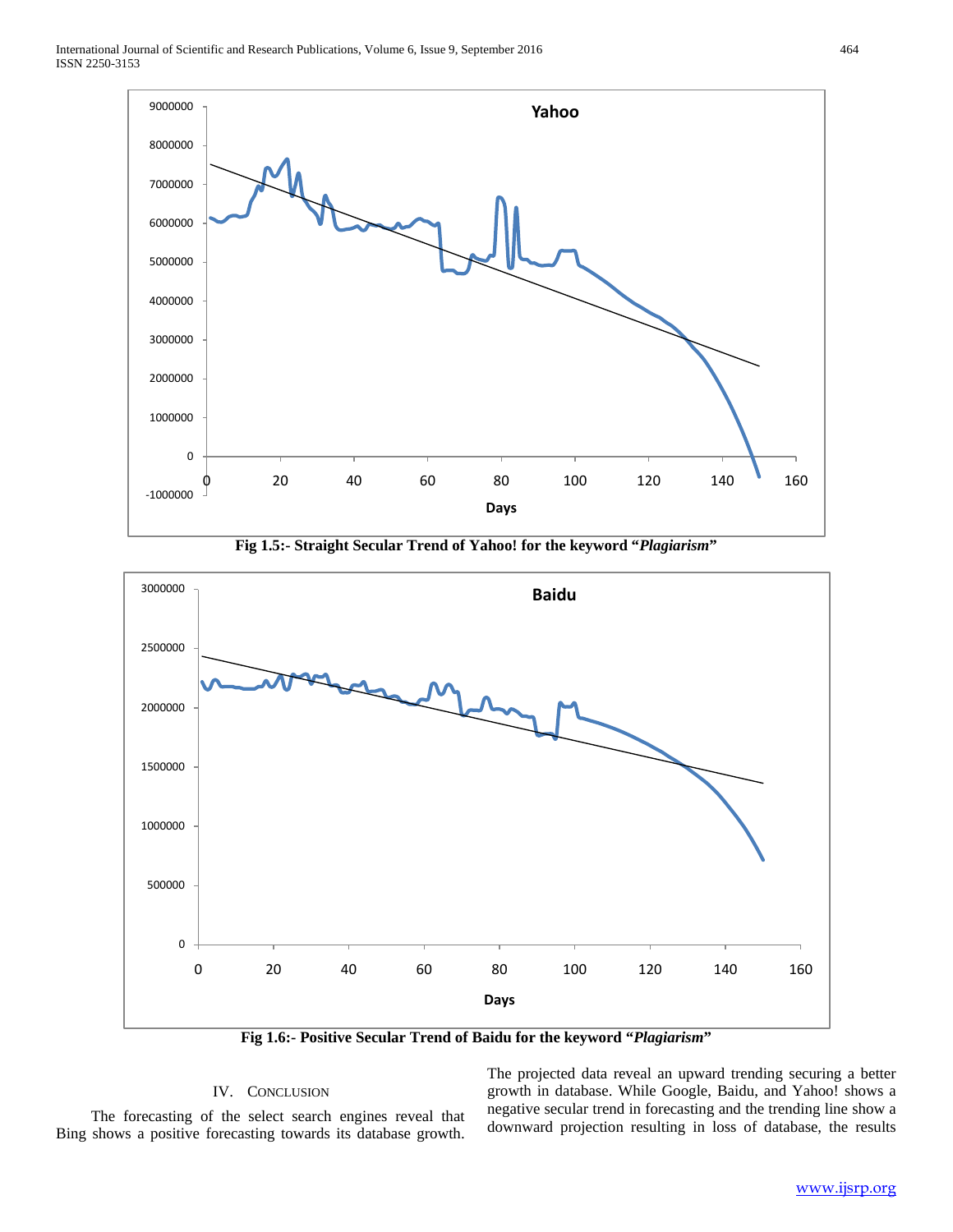show a downward trend as the results are consistently falling for the latter three search engines.

#### **REFERENCES**

- [1] Sullivan D, *Nielsen Netratings search engine ratings*, In Search Engine Watch Reports, 2005. Available at: http://searchenginewatch.com/reports/article.php/2156451
- [2] Madden M, *America's online pursuits: The changing picture of who's online and what they do*, PEW Internet & American Life Project, 2003 Available at:  $\overline{a}$  at: http://www.pewinternet.org/pdfs/PIP\_Online\_Pursuits\_Final.PDF
- [3] Fallows D, *The Internet and daily life, PEW Internet & American Life*
- *Project*, 2004 Available at: http://www.pewinternet.org/pdfs/PIP\_Internet\_and\_Daily\_Life.pdf
- [4] Silverstein C, Henzinger M, Marais H, and Moricz M*, Analysis of a very large Web search engine query log*, ACM SIGIR Forum, 33(1) (1999), Available at: http://www.acm.org/sigir/forum/F99/Silverstein.pdf
- [5] Spink S, Ozmutlu, Ozmutlu H C, and Jansen B J, U*.S. versus European Web searching trends*, SIGIR Forum, Fall 2002 (2002). Available at: http://www.acm.org/sigir/forum/F2002/spink.pdf
- [6] Jansen B J, and Spink A, An analysis of Web searching by European Alltheweb.Com Users. *Information Processing and Management* , 41(6) (2004), 361- 381.
- [7] Jansen B J, Spink A, and Pedersen J, A temporal comparison of AltaVista Web searching. *Journal of the American Society for Information Science and Technology,* 56(6) (2005), 559-570.
- [8] Baeza-Yates R A, and Ribeiro-Neto B A, *Modern information retrieval*. ACM Press, Addison Wesley: Harlow, England, 1999.
- [9] Brin S, and Page L, *The anatomy of a large-scale hypertextual Web search engine*. In Proceedings of the 7th International World Wide Web Conference, April 1998, Computer Networks and ISDN Systems, 30 (1998), 107 - 117. Available at: http://wwwdb.stanford.edu/pub/papers/google.pdf
- [10] Google. *Google information for Webmasters*, 2016. Available at: http://www.google.com/webmasters/4.html
- [11] Yahoo, *Yahoo! Help: How do I improve the ranking of my website in the search results*, 2016. Available at: http://help.yahoo.com/help/us/ysearch/ranking/ranking- 02.html
- [12] Kleinberg J. M, Authoritative sources in a hyperlinked environment. *Journal of the ACM*, 46(5), (1999) 604-632.
- [13] Teoma (2005). *Adding a new dimension to search: The Teoma difference is authority*. Accessed on June 26, 2016, from http://sp.teoma.com/docs/teoma/about/searchwithauthority.html
- [14] MSN Search, *Web search help: Change your search results by using Results Ranking*, 2005. Available at: http://search.msn.com/docs/help.aspx?t=SEARCH\_PROC\_BuildCustomize dSearch. htm
- [15] Payne C, *MSN Search launches*, 2015. Available at http://blogs.msdn.com/msnsearch/archive/2005/01/31/364278.aspx
- [16] Taylor R S, Question-negotiation and information seeking in libraries. *College and Research Libraries*, 29 (May) (1968),178-194.
- [17] Gordon M, and Pathak P, Finding information of the World Wide Web: The retrieval effectiveness of search engines. *Information Processing and Management*, 35(1999),141–180.
- [18] TREC, *Data – English relevance judgements*, 2014. Available at http://trec.nist.gov/data/reljudge\_eng.html
- [19] Promote3.com, *Top Search Engine Ranking Search Engine Optimization*. IDV International: California (2016), Retrieved from http://www.promote3.com/search-engine-230.htm

#### **AUTHORS**

**First Author** – Peerzada Mohammad Iqbal, Professional Assistant, Faculty of Fisheries, Sher-e-Kashmir University of Agricultural Sciences & Technology of Kashmir (SKUAST-K) Mail:- iqlis2007@gmail.com, +919906496608

**Second Author** – Dr. Abdul Majid Baba, Head, Department of Library and Information Science, & University Librarian The University of Kashmir, Mail:-

abmbaba@kashmiruniversity.ac.in, +919419014203

**Third Author** – Aasim Bashir, Assistant Professor, Department of Computer Science, The University of Kashmir, aazim207@gmail.com, +919906866673